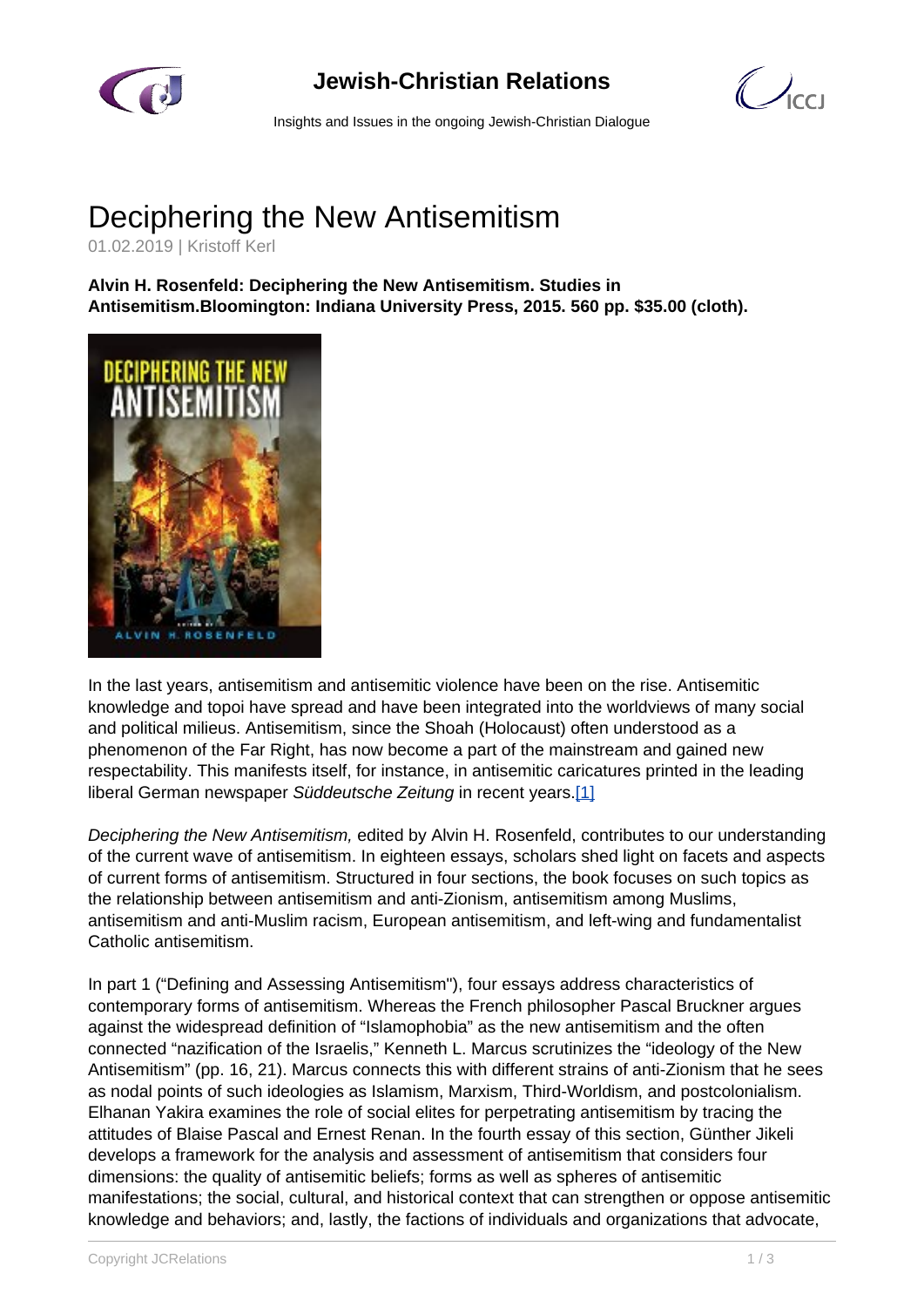tolerate, or oppose antisemitism. Applying this theoretical framework to the antisemitism of the French comedian Dieudonné M'bala M'bala, the Turkish president Recep Tayyip Erdogan, and the Palestinian terror group Hamas, Jikeli demonstrates how fruitful it can be to draw on a multidimensional approach to assess the threat and potentials of antisemitic attitudes held by individuals and/or organizations.

"Intellectual and Ideological Contexts," the second section, contains five essays dealing with different ideological backgrounds of current antisemitism. The chapters cover the role of contemporary "kosherizers" in anti-Zionist discourses (Doron Ben-Atar) (p. 111); the effects of the ideas of Benedict Anderson, Edward Said, and Hayden White on nationalism in contemporary anti-Zionism (Jean Axelrad Cahan); the rhetorical strategies of denying antisemitism by French intellectuals (Bruno Chaouat); and the relationship between anarchism and anti-Zionism (Eirik Eiglau). In the section's fifth essay—the only one in the anthology dealing with contemporary Far-Right, non-Muslim antisemitism—Mark Weitzman examines antisemitism in fundamentalist Catholic milieus. By focusing on the Society of Saint Pius X, which is probably best known for the Holocaustdenying statements of its bishop, Richard Williamson, Weitzman persuasively demonstrates that "antisemitism has been, and continues to be, an essential component in the theology of many radical Catholic traditionalists" (p. 245).

Part 3 turns to a crucial argument of current forms of antisemitism: the minimization or denial of the Holocaust. Whereas Bernard Harrison surveys the debate surrounding the question of the uniqueness of the Holocaust, David Patterson analyzes the historical and contemporary development of Holocaust denial as well as the "de-Judaizing [of] the Holocaust" (p. 339). In the section's third essay, Aryeh Tuchman examines how generational changes among Holocaust deniers transformed the discourse of negating the Shoah. In this context, Tuchman identifies two major shifts in Holocaust denial. He describes the emergence in the 1970s of a "more sophisticated pseudoscientific" discourse, the province of pro-Nazi groups from the 1940s until the 1960s (p. 350). A second shift took place by the year 2000, when, according to Tuchman, Holocaust denial became increasingly a tool of anti-Zionists.

In the last section, titled "Regional Manifestations," six essays address a wide range of topics. The section includes essays on antisemitism in the contemporary Left in the United States (Sina Arnold); the (more or less powerless) measures adopted by the European Union to fight antisemitism (R. Amy Elman); anti-Israel boycotts in Europe from a human rights law perspective (Aleksandra Gliszczynska-Grabias); strategies and discourses of delegitimizing Israel in Germany and Austria (Stephan Grigat); and the mobilization of antisemitism by the regime of the Islamic Republic of Iran (Matthias Küntzel). Bodo Kahmann's essay, which deals with the relationship between anti-urbanism and antisemitism, is particularly inspiring. Examining a long time period (from the 1850s until the present), he conceives of anti-urbanism as a part of reactionary modernism. According to Kahmann, anti-urbanists, like the Nazis, rejected city life, because they understood it as a manifestation of modern forms of sociation. Since antisemitic discourse constructed Jews as the representatives and embodiment of the abstract and thus juxtaposed them to the ideal of rural-peasant life, Jews were and are equated with urban life and the frequently construed linkage to financial capitalism.

Deciphering the New Antisemitism addresses a wide range of important topics connected to contemporary antisemitism, which are approached from various theoretical and methodological backgrounds. Unfortunately, although attitudes of Far-Right movements toward Israel or (facets of) antisemitic worldviews in right-wing populism are central to the understanding of contemporary antisemitism,[2] antisemitism in the non-Muslim Far Right is underrepresented and the topic of only one essay, and thus drifts out of the anthology's focus. Additionally, gender and sexuality are not addressed in any of the contributions. However, as antisemitic reactions to the Harvey Weinstein scandal, but also older antisemitic affairs like the Leo Frank case, have shown, notions of gender and sexuality are of great importance for the comprehension of antisemitism.<sup>[3]</sup> Despite the lack of